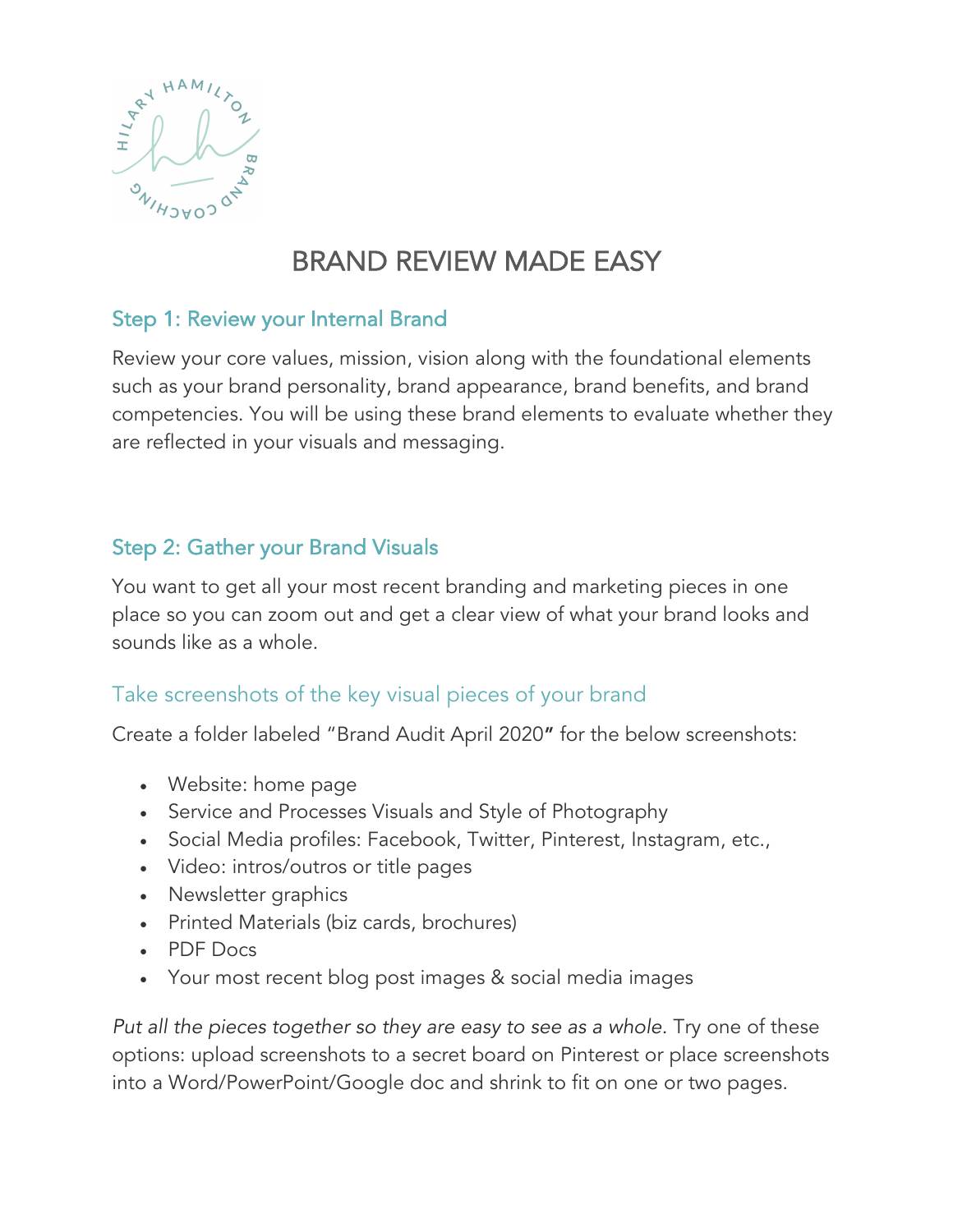# Step 3: Review your Brand Messages

Copy and paste your written brand messages into a Word/Pages /Google doc.

- Tagline (from website)
- About Page
- Contact Page
- Blog: titles of last 5 blog posts
- Facebook: about blurbs on personal and business pages
- Twitter: about blurb
- LinkedIn: about profile
- Instagram: about blurb
- Pinterest: about blurb
- Social media profiles: content of last few posts

## Step 4: Evaluate your Brand as a Unit

## Brand Visuals

- 1. Pretend you've never seen your brand before.
- 2. Critically look at all the visual pieces of your brand.
- 3. Using your website as the standard, evaluate how well each visual piece of your brand matches your overall brand style (logo, colors, fonts, images).
- 4. How does your brand make you feel?
- 5. Take notes and make a list of the pieces that are out of alignment.

### Brand Messages

- 1. Pretend you've never interacted with your brand before.
- 2. Critically evaluate all your brand messages is your internal brand aligned with your messaging?
- 3. Evaluate how consistently you've used your tag line, titles, descriptions, url, contact information, etc. across all the pieces you've gathered.
- 4. Look for incomplete or old profiles.
- 5. Take notes and make a list of the pieces that are out of alignment.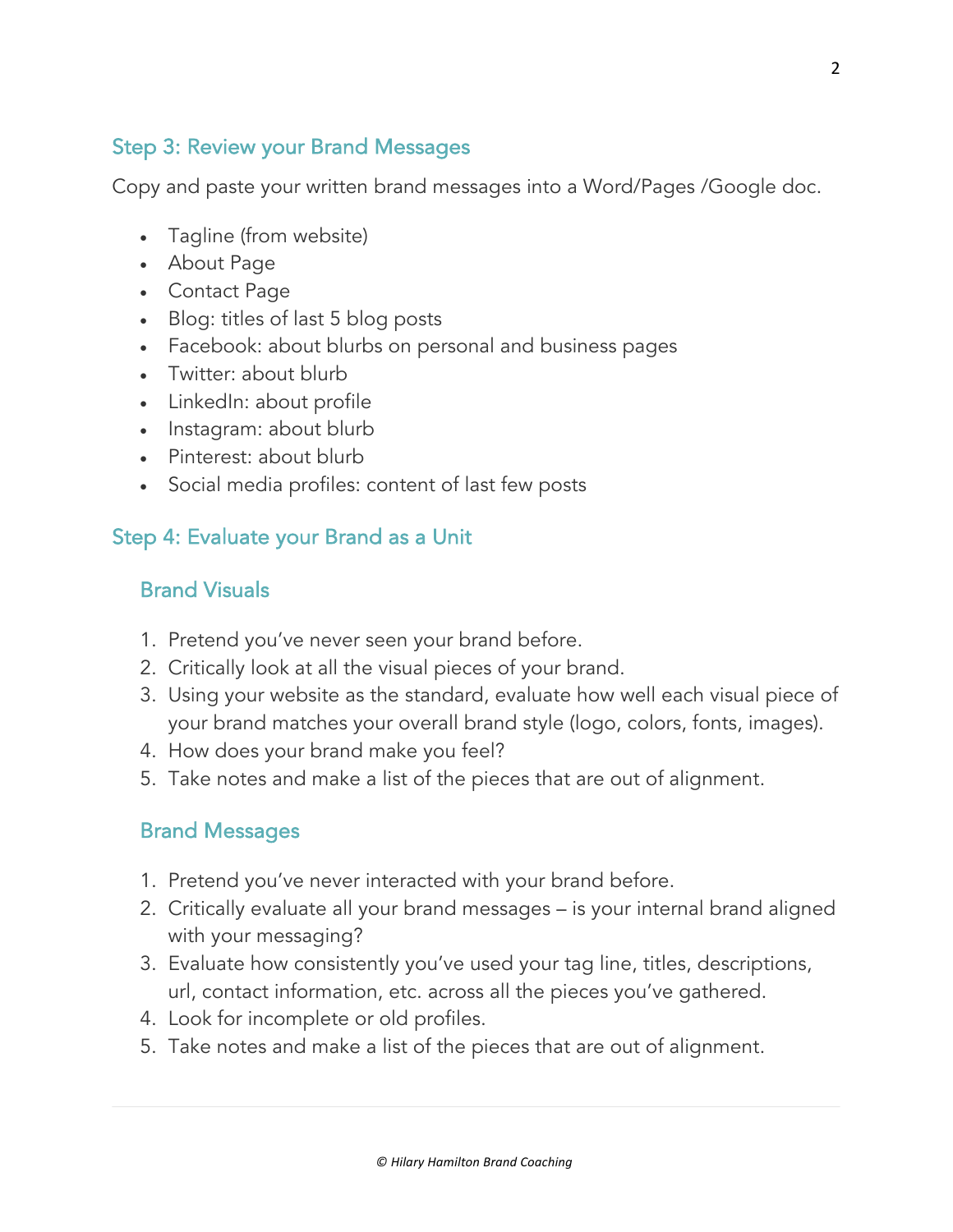# Step 5: OUTLINE AN ACTION PLAN

- 1. Decide which pieces of your branding need to be adjusted.
- 2. Rank those pieces by priority. What tweaks will make the most impact?
- 3. Decide which tweaks you want to DIY and put time in your calendar over the next few weeks to do those.
- 4. Decide which tweaks you can outsource and decide on your timeline for getting those completed.
- 5. See Checklist on pg. 4 to help you create an action plan.